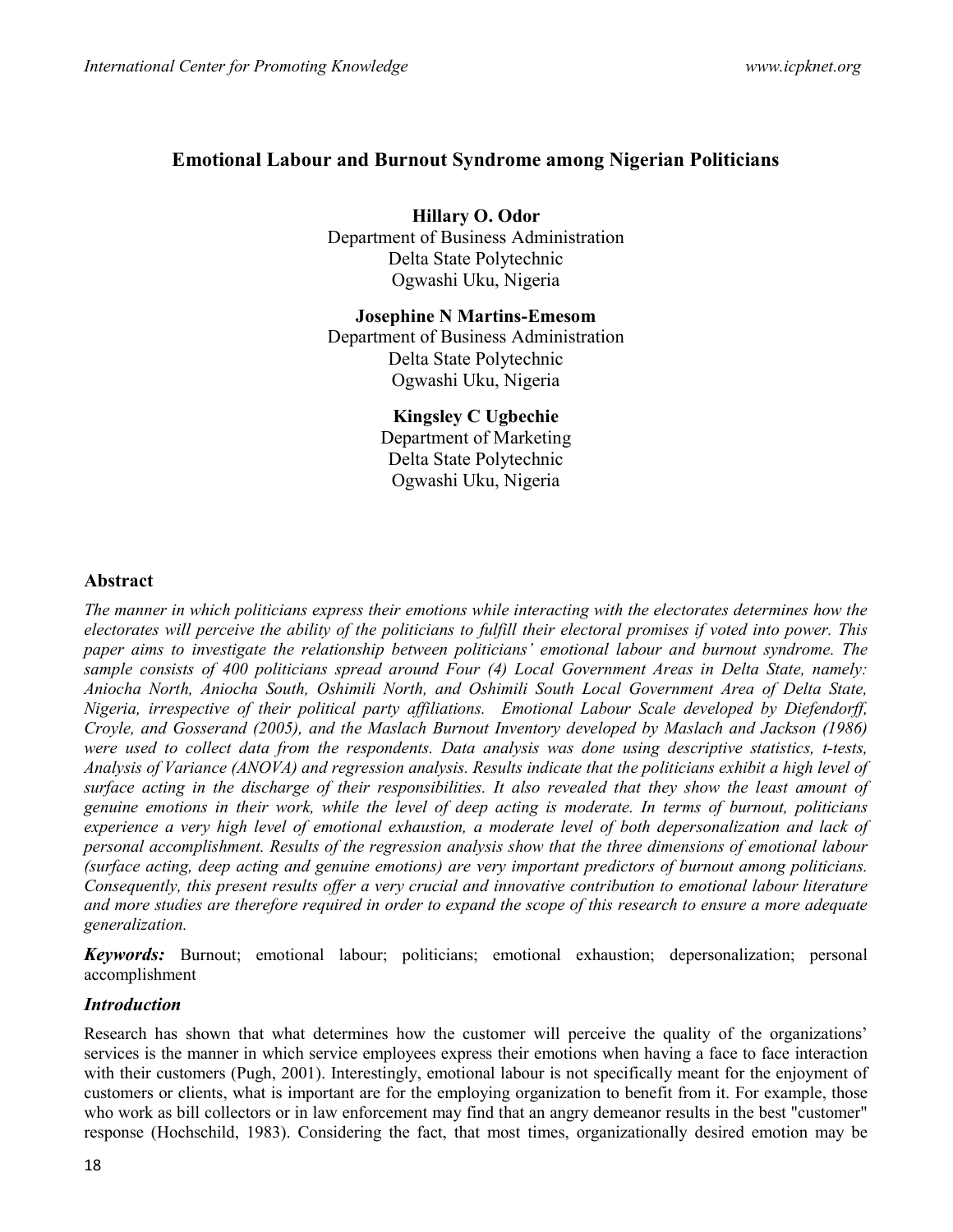different from the emotion of the individual employee, there is need therefore on the part of the service employee to attune his emotions in order to align with the organisations' desired emotions. This effort on the part of the service employee is what has been conceptualized as emotional labour.

So many studies have been done Emotional labour literature, for instance: emotional labour and teachers (Brackett, Palomera, Mojsa-Kaja, Reyes, & Salovey, 2010; Beilock, Gunderson, Ramirez, & Levine, 2010; Chen, 2016); emotional labour and medical workers (Sawbridge, & Hewison , 2016; Gray, & Smith, 2009); emotional labour and policemen (Bhowmick, & Mulla, 2016); Rafaeli & Sutton, 1991; Brown & Campbell, 1990). Moreso, several authors have investigated the relationship between emotional labour and burnout in the tourism and hospitality industry, for example Chen, Sun, Lam, Hu, Huo, & Zhong, 2012; Kim, 2008; Tepeci, & Pala, 2016). From the review of literature on emotional labour and burnout, there is no study that we know that has investigated the relationship between emotional labour and burnout among politicians. This study is designed specifically to fill that gap. The aim of this paper, therefore, is to investigate the relationship between emotional labour and burnout syndrome among Nigerian politicians.

## Literature Review

#### Political parties

Political parties as we know are also classified as organizations since they have the attributes of an organization. Based on Hochschild's definition, emotional labour relates so much to organizationally desired behaviour. And since politicians work for their political parties, they tend to act and display the emotions that relate with their parties' display rules even though it is not in tandem with their own emotions. Secondly, it relates to getting paid for it because according to Callahan and McCollum (2002) emotional work is appropriate for situations in which an individual personally chooses to manage his emotions for his or her own financial benefits. Lee, An, and Noh (2015) posit that emotional labour is appropriate only when emotion work is exchanged for a valuable consideration, such as a wage or any other type of reward. Another way of looking at it is the case of politicians who campaign for their candidates for electoral positions. Most times the promises they make are political promises and they give the electorates the impression that their candidates will fulfill those promises. According to Benmerikhi (2014) good politicians are those who lie, and the best amongst them are those who lie with conviction. Here conviction comes from a well practiced or an incredible ability to circumvent real problems and gold plate situations. Politicians are well known and acknowledged for their rhetoric, as in speeches or campaign advertisements. According to Charteris-Black (2005) they are better known for using common themes that allow them to develop their political positions in terms familiar to the voters. Many people have had to criticise politicians for being out of touch with the public. Areas of friction include the manner in which politicians speak, which has been described as being overly formal and filled with many euphemistic and metaphorical expressions and commonly perceived as an attempt to "obscure, mislead, and confuse the electorates.

Most at times, they know within themselves that those promises are mere political promises. Our concern therefore is to investigate whether politicians, as individuals with emotions, do they feel any of the negative consequences of emotional labour.

#### Emotional labour

According to Hochschild (1983, p. 7) emotional labour is the act of whereby "employees regulate their emotions for a wage consideration". The term "emotional labour" is appropriate only when emotional work is exchanged for something, such as wages or some other type of valued compensation (Jeung, Kim, & Chang, 2018, p. 187). In other words, it relates to getting remuneration for it because according to Callahan and McCollum (2002) emotional work is appropriate for situations in which an individual personally chooses to regulate his emotions for some financial benefits. Emotional labour is generally defined as the act of expressing organizationally desired emotions during service interactions (Ashforth, & Humphrey, 1993; Chu, & Murrmann, 2006). In fact the former focused their own definition directly on behaviour rather than its underlying emotions. Hochschild (2003) argue that there exist two types of rules that govern the display of emotions: the rules of expression and the emotional rules. The former has to do with the emotions that must be publicly expressed through behaviour, while the latter has to do with these behaviours that are truly experienced internally by the individual.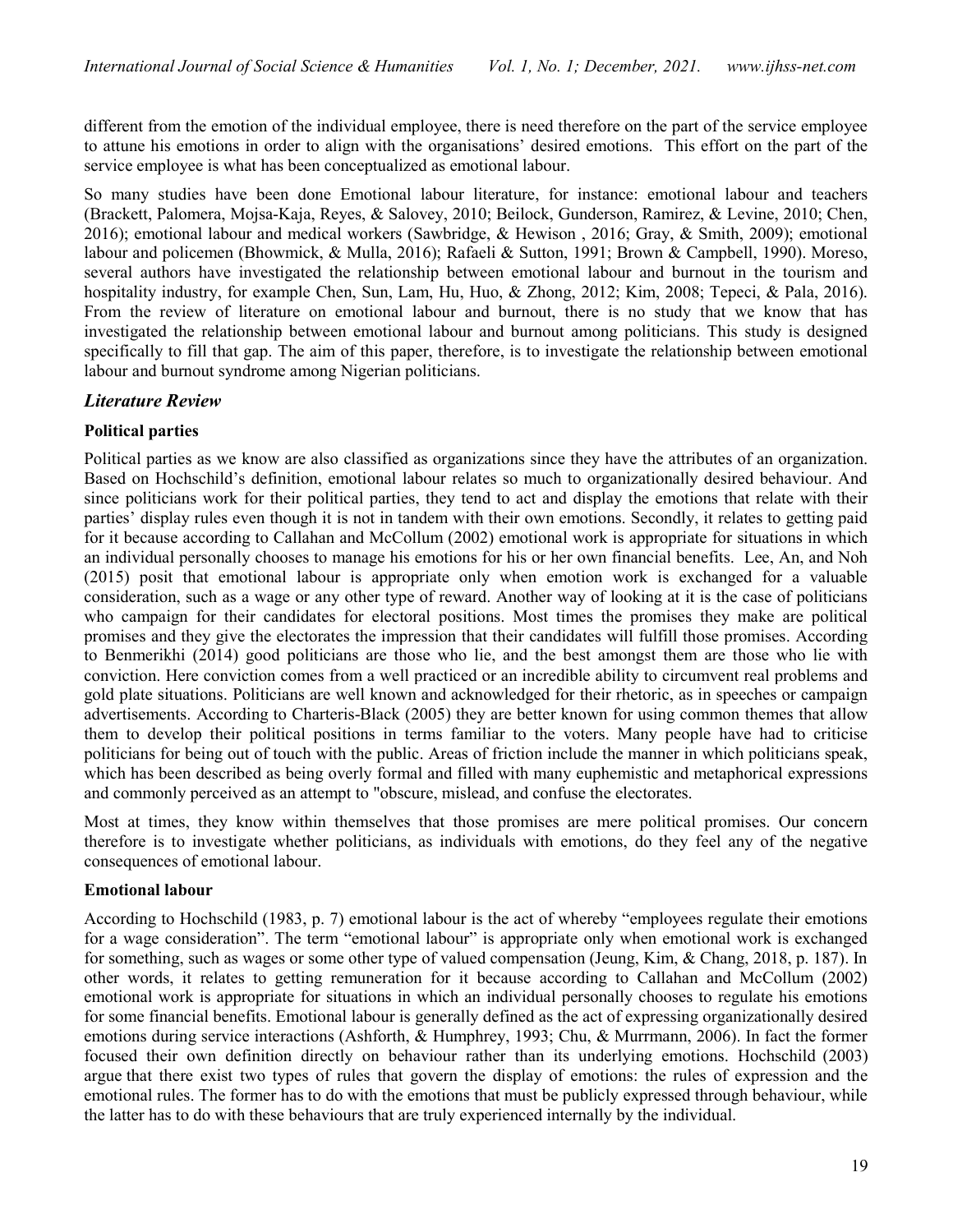In other words, Hochschild (1983) is saying that there are two components of emotional labour: surface acting and deep acting. Surface acting is where employees pretend to feel the emotions they do not feel by using facial expressions, gestures, tones, and mimics, thereby acting to the desired organizational display rules. According to Basim and Begenirbas (2012) surface acting implies that employees are pretentious since they do not portray, through their body language and facial expression, what they feel. On the other hand, deep acting occurs when an employee genuinely tries to feel organizationally desired emotions (Ashforth & Humphrey, 1993). It includes efforts to change employees' inner feelings in order to feel expected emotions. The implication is that the individual tries to change how he or she feels internally in the hope that you can authentically display more positive emotions. According to Rupp, McCance, Spencer, and Sonntag, (2008) one way in which an individual can do this effectively is through empathy. Finally, sometimes employees' emotions and organizationally desired behaviour are the same at that particular point in time. This is referred to as genuine acting and the employee expresses that emotion spontaneously without making any effort to modify or alter that emotion (Degirmenci-Oz  $\&$ Baykal, 2018; Humphrey, Ashforth, & Diefendorff, 2015). In fact, Diefendorff et al. (2005) posits that employees from a diverse range of industrial organizations express genuine emotions during some of their service encounters.

### Burnout

Merriam Webster's Collegiate Dictionary defines burnout as 'exhaustion of physical or emotional strength or motivation usually as a result of prolonged stress or frustration. Burnout is also defined as a physical, emotional and mental state observed in people in constant face-to-face interaction with other people, which have to do with physical fatigue, long-term exhaustion, desperateness, hopelessness, as well as a feeling of inadequacy and negative feelings towards oneself and others (Maslach & Jackson, 1981). They went on to say that burnout is a common emotional exhaustion and cynicism syndrome widely seen among individuals employed in jobs requiring continuous face to face interaction with people.

Maslach, Jackson and Leiter (1997) classified burnout into three components: emotional exhaustion, depersonalization, and lack of personal accomplishment. Emotional exhaustion is the most fundamental dimension of burnout syndrome (Maslach, & Jackson, 1981). It describes situations of physical and emotional fatigue resulting from lack of energy in individuals who interact intensely with people and the feeling that their emotional resources are exhausted because of excessive psychological demands (Lee, & Shin, 2005). Emotionally exhausted employees feel they cannot focus on their jobs anymore and it gives them a sense of hopelessness. Depersonalization emerges as a consequence of emotional exhaustion. In this process, employees see customers and colleagues as nothing more than objects and display a calm, reckless, and sarcastic attitude toward them (Halbesleben & Buckley, 2004). Lack of personal accomplishment refers to the loss of self-sufficiency and self appreciation at work (Zhang & Zhu, 2008). Additionally, it indicates a low motivation, lack of control, despair, and even loss of self-respect (Maslach & Jackson, 1981).

#### Relationship between Emotional Labour and Burnout

From the review of the literature there are many studies of the relationships between emotional labour and burnout, for example (Erickson & Ritter, 2001; Hochschild, 1983; Morris & Feldman, 1996). So many studies have been done in areas such as emotional labour and teachers, for example Chang, 2009; Hargreaves, 2000; Isenbarger & Zembylas, 2006; Lois, 2006; Naring, Briet, & Brouwers, 2007; Noor & Zainuddin, 2011; Sutton & Wheatley, 2003; Zhang & Zhu, 2008); Furthermore, studies have also been done on the relationship between emotional labour and burnout among healthcare professionals, for instance: Fahrenkopf et al., 2008; Linzer et al., 2001; Shanafelt, Bradley, Wipf, & Back, 2002; Tunc et al., 2014; Golfenshtein & Drach‐Zahavy, 2015; Chapman, 2018; Grandey & Sayre 2019; Degirmenci‐Oz & Baykal (2018).

In addition, studies have been done on the relationship between emotional labour and burnout among policemen for instance, Schaible, & Gecas, 2010). However, there is no study that we know that has investigated the relationship between emotional labour and burnout among politicians. Many people now view politics as a profession. Also, political parties are viewed as possessing all the attributes of an organization and so, they have display rules in which members are required to exhibit when interacting with their customers, in this case, the electorates. Finally, there is a valid consideration for regulating their emotions based on their political parties'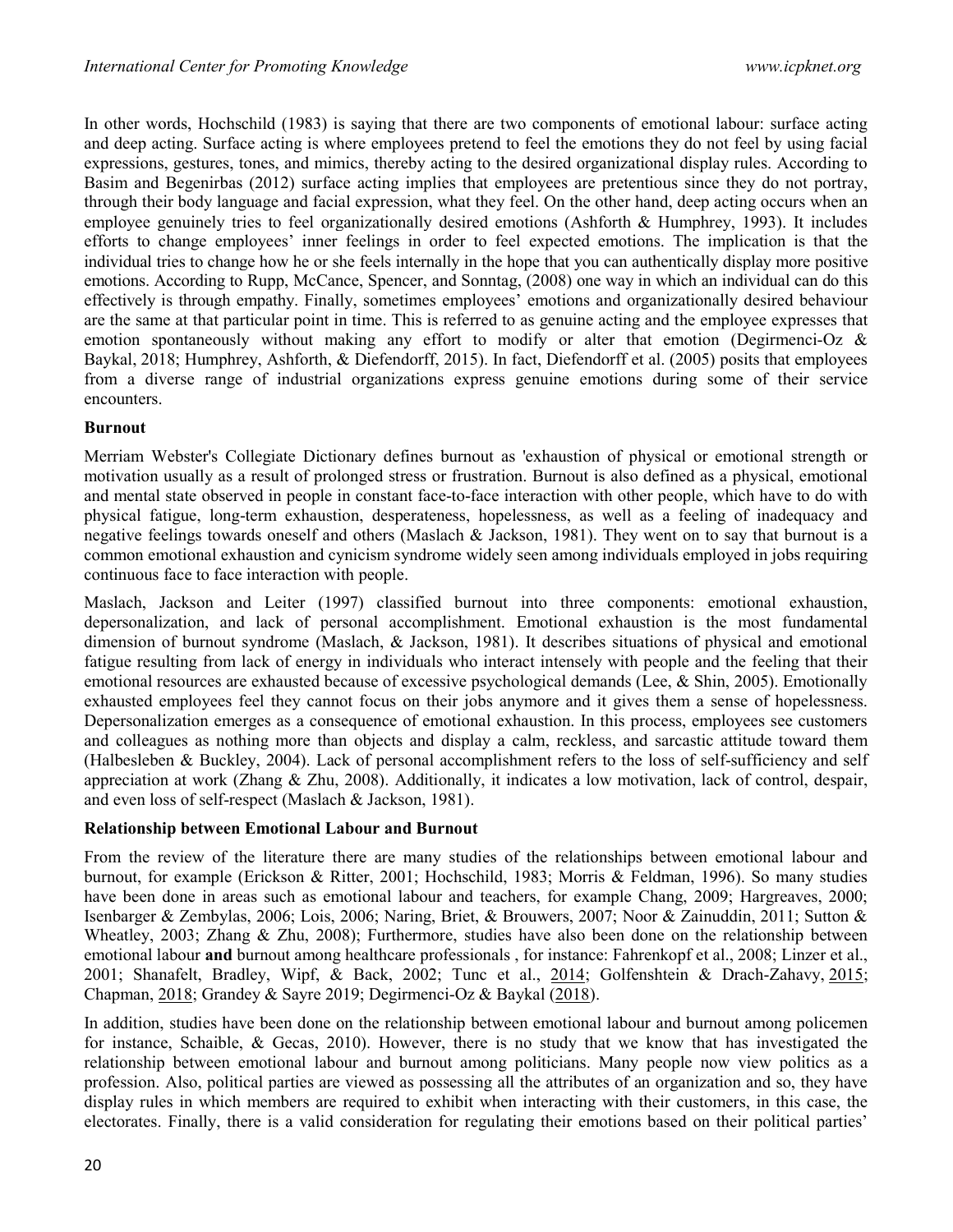display rules. In this context, the purpose of this research is to investigate the relationship between emotional labour and burnout among politicians. Therefore, we have posed the following three research questions:

- 1. What is the level of emotional labour that is practiced by politicians?
- 2. What is the level of burnout that is experienced by politicians in the performance of emotional labour?
- 3. Does the emotional labour of politicians predict their level of burnout?

#### Research Methodology

This study used the Survey research method in order to determine the relationship between politicians' emotional labour and the level of their burnout. The study targeted 400 politicians spread around four (4) Local Government Areas in Delta State, namely: Aniocha North, Aniocha South, Oshimili North, and Oshimili South Local Government Areas, without any particular interest in political party affiliations. 400 questionnaires were conveniently administered to the targeted politicians, out of which only 315 were returned. A careful examination of the returned questionnaires revealed that 65 were not properly completed, hence they were discarded. Only 250 were certified useful for data analysis.

This research work made use of the Emotional Labour scale that was developed by Diefendorff, Croyle, and Gosse and (2005). The Scale consists of 13 Likert-type items used to determine politicians' emotional labour level. For the purpose of proper analysis, the scale is further decomposed into three dimensions: surface acting, deep acting, and genuinely felt emotions. Scale items are scored from "I never" (1) to I always" (5). As a result of the explanatory factor analysis, factor loading values of the scale were reported to be 0.53-0.81, 0.72- 0.88, and 0.82- 0.89 for surface acting, deep acting, and for genuinely felt emotions respectively.

The three dimensions of emotional labour (Surface acting, deep acting and genuine acting) explain 34.09 percent, 20.99 percent, and 11.47 percent, respectively of the total variance. The 13- item structure (grouped under three factors), were further subjected to confirmatory factor analysis, (CFA) which was used to calculate chi-square  $(\chi^2)$ statistical significance levels  $(\chi^2/SD=4.32)$ . It is used to test whether measures of a construct are consistent with a researchers understanding of the nature of the construct. The objective is to test whether the data fit a hypothesized measurement model. It was considered ideal for the specified model. Furthermore, the following indices were utilized: Goodness of Fit Index (GFI) which is 0.96; Adjusted Goodness of Fit Index (AGFI) is 0.93. It should be noted that the standard value for GFI and AGFI, according to Hu and Bentler (1999), is 0.90 and above. The Root Mean Square Error of Approximation (RMSEA) is 0.054. RMSEA is an absolute fit index and the value ranges between 0 and 1. A smaller value indicates a better fit and a value of 0.06 or less indicates an acceptable fit (Joreskog, & Sorbom, 1993). Confirmatory Factor Index (CFI) is 0.92). CFI is an incremental fit that compares the fit of a hypothesized model with that of a baseline model. According to Hu and Bentler (1999) a CFI value of 0.95 or above is presently accepted as an indicator of good fit. Cronbach's Alpha coefficient was used to examine the reliability of the scale, which was calculated to be 0.81 for surface acting, 0.75 for deep acting, and 0.87 for genuinely felt emotions.

The Maslach Burnout Inventory (MBI-HSS) was the research instrument used in generating responses from the respondent based on burnout variable. This is the original and the most commonly used version of the MBI. It is considered appropriate for individuals working in a diverse array of occupations, including nurses, physicians, teachers, social workers, police, clergy and correctional officers etc. Maslach Burnout Inventory is an introspective psychological inventory consisting of 22 Likert type items relating to occupational burnout which is used to assess an individual's the level of burnout. The scale measures three dimensions of burnout: Emotional exhaustion (9 items); depersonalization (5 items); and reduced sense of personal accomplishment (8 items). It takes about 10 minutes to complete and can be administered to individuals or groups. Scale items are scored from 1 ("I never") to 4 ("I always"). Items under the personal accomplishment dimension are scored in a reversed order. The following standard scores were given: Scores less than 0.80 signifies a very low level of burnout, Scores between 0.80 and 1.59 signifies low level of burnout, scores from 1.60 to 2.39 signifies moderate burnout level, scores from 2.40 to 3.19 signifies high level of burnout, while scores from 3.20 to 4.00 signifies a very high level of burnout. Cronbach's Alpha reliability coefficients were found to be 0.82, 0.76 and 0.79, respectively, for emotional exhaustion, depersonalization, and personal accomplishment dimensions of burnout.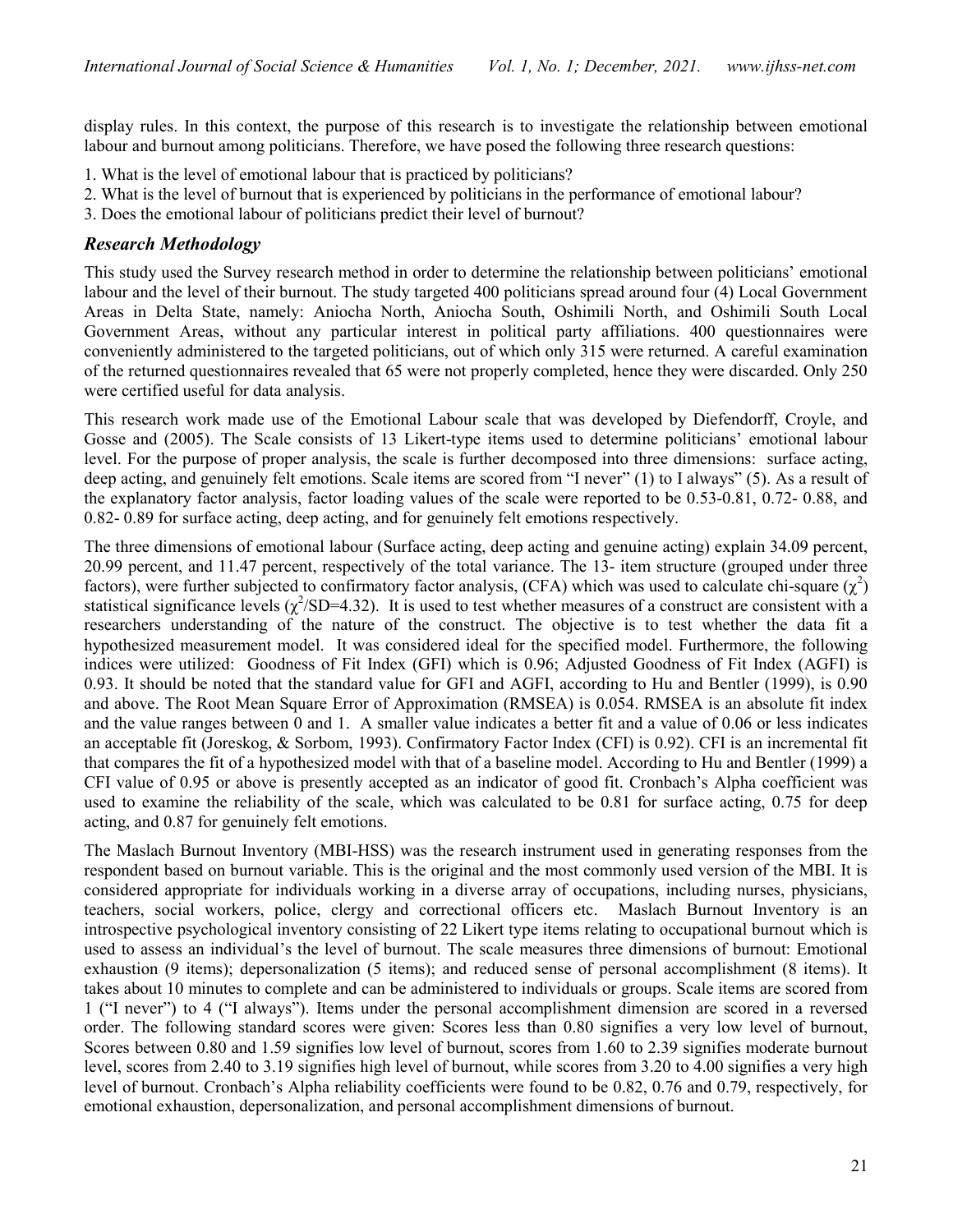# Analysis of Data

Descriptive analysis was used to determine the politicians' emotional labour and burnout levels, t-test for dual comparisons, and one-way analysis of variance (ANOVA) for comparisons with the three dimensions. Honesty Significant Difference (Tukey) test was used to determine if the relationship between the dependent and independent variables is statistically significant. In other words, to check whether there is a strong chance that an observed numerical change in the independent variable will lead to a significant change in the dependent variable. Multiple regression analysis was used to determine whether politicians' emotional labour predicts burnout level in a significant manner. According to Buyukozturk (2005) a correlation coefficient value that is above 0.70 denotes a high level of relationship, a value between 0.30 to 0.69 signifies a moderate level of relationship, while a value below 0.30 is classified as a low level of relationship.

# Results

This section primarily reveals findings regarding the participants' emotional labour and burnout levels. Then, it tries to determine to what extent the emotional labour has predicted their burnout level. Out of 250 valid questionnaires that were returned, 89 respondents representing 35.6 percent of the respondents are female  $(n=89)$ , and 161 representing 64.4 percent are male  $(n=161)$ ; The number of years of playing active politics ranged between 5 and 25 years. Politicians with less than 10 years of service represents 36 percent (n=90), for 10–19 years, 42 percent (n=105), and for 20 years or more of service, 22 percent (n=55).

Politicians exhibited the highest level of surface acting with a mean (M) of 4.52 and a standard deviation (SD) of 0.95. Their level of deep acting show a mean (M) of 3.71, with a standard deviation (SD) of 0.92; and the show of genuine emotions has a mean  $(M)$  of 3.16, and a standard deviation  $(SD)$  of 0.72. The analysis of the three burnout variables used in this study shows that the sampled politicians possess a high level emotional exhaustion with a mean (M) of 3.21, and a standard deviation (SD) of 0.28. Personal accomplishment dimension of burnout has a mean (M) of 2.56, with a standard deviation of (SD) of 0.63, while depersonalization dimension has a mean (M) of 2.43, with a standard deviation (SD) of 0.77. The politicians' level of burnout is high for both emotional exhaustion and personal accomplishment dimensions, but moderate for depersonalization dimensions.

From table 1, we observed that there is a significant and positive relationship between emotional exhaustion and surface acting dimension of emotional labour ( $r = 0.37$ ). This totally supports the work of Lv, Xu, & Ji, 2012; Newnham, 2017; and Choi, & Kim, 2014. In addition, there is a significant negative relationship emotional exhaustion and with genuinely felt emotions  $(r = -0.23)$ . This is not in line with most work in the extant literature, (for example, Tepeci, & Pala, 2016). Furthermore, we could see that there exist a significant positive relationship between emotional exhaustion and deep acting  $(r = 0.21)$ . Generally, it should be noted that the three dimensions of emotional labour indicate a statistical significant relationship with politicians' level of emotional exhaustion  $(R=0.36, p\leq 0.01)$ .

|                                                              |          | <b>SE</b> | B        |          | D     | Zero Order | Partial |
|--------------------------------------------------------------|----------|-----------|----------|----------|-------|------------|---------|
| Constant                                                     | 1.972    | 0.240     | -        | 6.262    | 0.000 |            |         |
| Surface acting                                               | 0.148    | 0.016     | 0.421    | 5.323    | 0.000 | 0.37       | 0.28    |
| Deep acting                                                  | 0.017    | 0.048     | 0.018    | 0.191    | 0.05  | 0.21       | 0.13    |
| Genuine Emotion                                              | $-0.076$ | 0.058     | $-0.139$ | $-1.525$ | 0.08  | $-0.23$    | $-0.14$ |
| $R^2 = 0.19$<br>$R=0.36$ ;<br>$F_{(3-206)} = 14.05$ , p=0.00 |          |           |          |          |       |            |         |

|  |  |  | Table 1: Multiple Regression Analysis Results for Prediction of the level of Emotional Exhaustion |
|--|--|--|---------------------------------------------------------------------------------------------------|
|--|--|--|---------------------------------------------------------------------------------------------------|

Based on the standardized regression coefficient  $(\beta)$ , the relative order of importance of predicting variables on politicians' emotional exhaustion are genuine emotions, deep acting, and surface acting. Having examined the results of t-tests regarding the significance of regression coefficients, the three dimensions of emotional labour have been seen as important predictors of the emotional exhaustion of politicians. All dimensions of emotional labor explain 19 percent of emotional exhaustion levels of politicians. Based on the obtained findings, the regression equation of emotional exhaustion is as follows:

 $EE = 1.972 + 0.148SA - 0.017DA - 0.076GE.$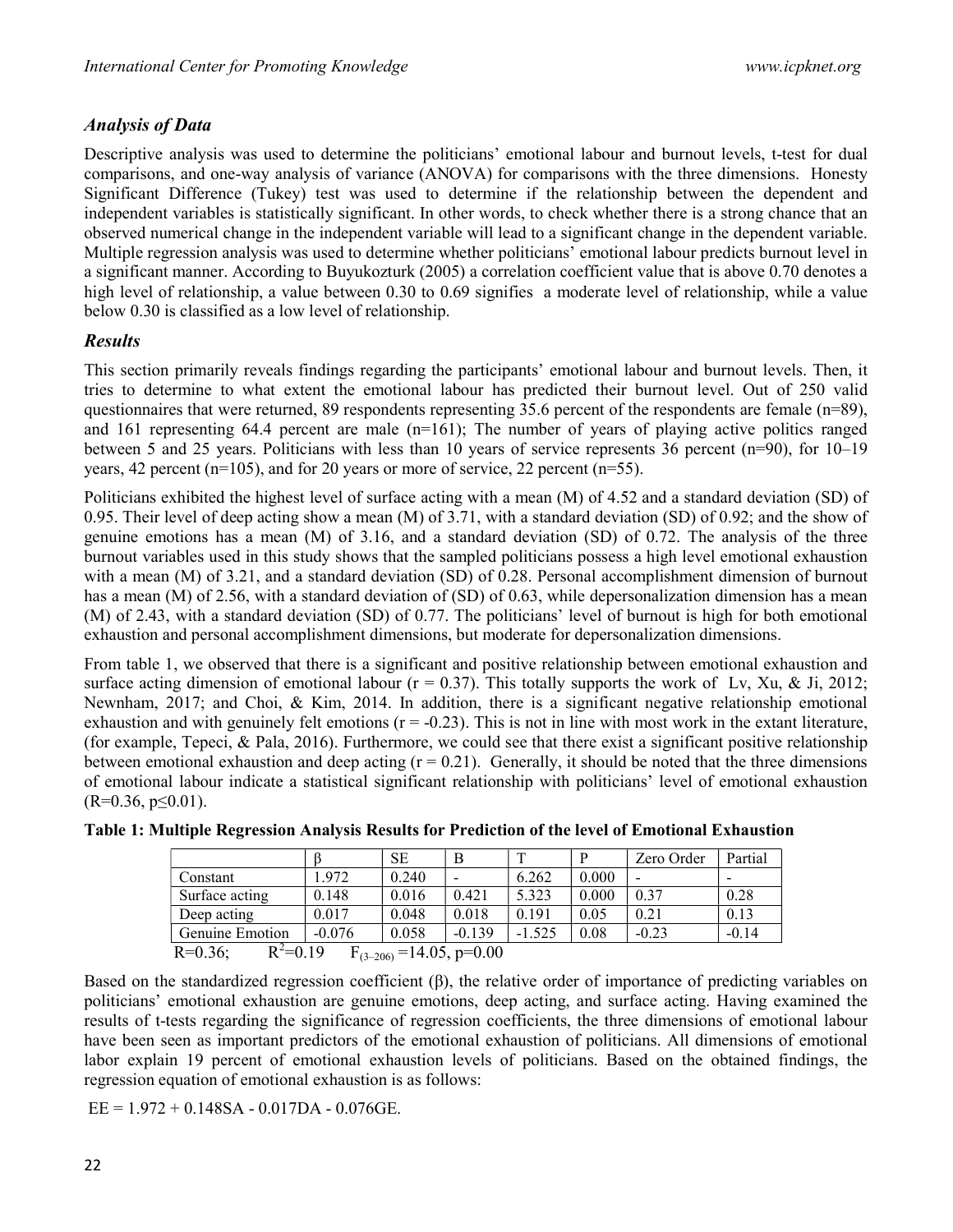Note: EE=Emotional exhaustion; SA=Surface acting; DA=Deep acting; GE=Genuine emotions Table 2 gives the results of the multiple regression analysis conducted to see whether the emotional labour of politicians predicts the level of their depersonalization.

|                                                             |          | <b>SE</b> | В        | т        |       | Zero Order | Partial |
|-------------------------------------------------------------|----------|-----------|----------|----------|-------|------------|---------|
| Constant                                                    | 1.585    | 0.138     |          | 4.137    | 0.000 |            |         |
| Surface acting                                              | 0.214    | 0.144     | 0.312    | 4.424    | 0.000 | 0.37       | 0.28    |
| Deep acting                                                 | 0.091    | 0.061     | 0.118    | 0.169    | 0.05  | 0.21       | 0.19    |
| Genuine                                                     | $-0.147$ | 0.128     | $-0.117$ | $-1.444$ | 0.17  | $-0.19$    | $-0.16$ |
| Emotion                                                     |          |           |          |          |       |            |         |
| $R^2 = 0.21$<br>$R=0.39;$<br>$F_{(3-206)} = 24.10$ , p=0.00 |          |           |          |          |       |            |         |

Table 2: Multiple Regression Analysis Results for Prediction of the level of Depersonalisation

From the analysis in table 2, we can deduce that there is a significant and positive relationship between depersonalization and surface acting  $(r = 0.28)$ . Also, the relationship between depersonalisation and deep acting is positive and statistically significant at  $(r = 0.21)$ . However, the relationship between genuinely depersonalization and genuinely felt emotion is negative, albeit, not statistically significant ( $r = -0.19$ ). Two dimensions of emotional labour have a moderate and significant relationship with depersonalization levels of politicians ( $r=0.39$ ,  $p<0.01$ ). It is therefore correct to say that surface acting and deep acting is predictors of depersonalization dimension of burnout. 21 percent of the depersonalization level of politicians is explained by the three dimensions of emotional labour.

Therefore, the regression line of depersonalization is as follows:

 $DP = 1.585 + 0.214SA + 0.091DA - 0.147GE$ 

#### Note: DP = depersonalization; SA=Surface acting; DA=Deep acting; GE=Genuine emotions

Table 3 gives the results of the multiple regression analysis conducted to see whether the emotional labor of teachers predicts their personal accomplishment level.

| к от манирк кестездон танагузіз тог ию і геансион от ию кусі от і сгзонат тіссонірнэн |          |           |                          |          |       |                          |         |
|---------------------------------------------------------------------------------------|----------|-----------|--------------------------|----------|-------|--------------------------|---------|
|                                                                                       |          | <b>SE</b> |                          |          |       | Zero Order               | Partial |
| Constant                                                                              | 2.021    | 0.113     | $\overline{\phantom{0}}$ | 5.105    | 0.000 | $\overline{\phantom{0}}$ |         |
| Surface acting                                                                        | 0.144    | 0.169     | 0.304                    | 3.212    | 0.000 | 0.27                     | 0.19    |
| Deep acting                                                                           | $-0.142$ | 0.045     | 0.128                    | 0.077    | 0.05  | $-0.21$                  | $-0.16$ |
| Genuine Emotion                                                                       | $-0.114$ | 0.123     | $-0.212$                 | $-1.212$ | 0.07  | $-0.29$                  | $-0.18$ |
| $R^2 = 0.21$<br>$R=0.34$ ;<br>F $_{3-206}$ = 22.04, p=0.00                            |          |           |                          |          |       |                          |         |

Table 3: Multiple Regression Analysis for the Prediction of the level of Personal Accomplishment

From table 3, we notice that there is a significant and positive relationship between personal accomplishment and surface acting  $(r = 0.27)$ . Furthermore, there is a negative and significant relationship between personal accomplishment and surface acting and genuine acting at  $(r = -0.21)$  and  $r = -0.29$ ) respectively. However, personal accomplishment and genuine acting is more significant than personal accomplishment and deep acting. The three dimensions of emotional labour prove a moderate and significant relationship with politicians' personal accomplishment levels  $(R=0.34, p<0.01)$ . From the t-test of the regression coefficients, the three dimensions of emotional labour are clear predictors of politicians' personal accomplishment. 21 percent explain the variations in personal accomplishment levels of politician. Based on the obtained findings, the regression equation of personal accomplishment is as follows:

PA = 2.021 + 0.144SA - 0.142DA - 0.114GE

Note: PA=Personal accomplishment; SA=Surface acting; DA=Deep acting; GE=Genuine emotions

## Discussions of findings

This study is aimed at determining the relationship between emotional labour and burnout among politicians. Burnout is decomposed into three dimensions: emotional exhaustion, depersonalization and personal accomplishment.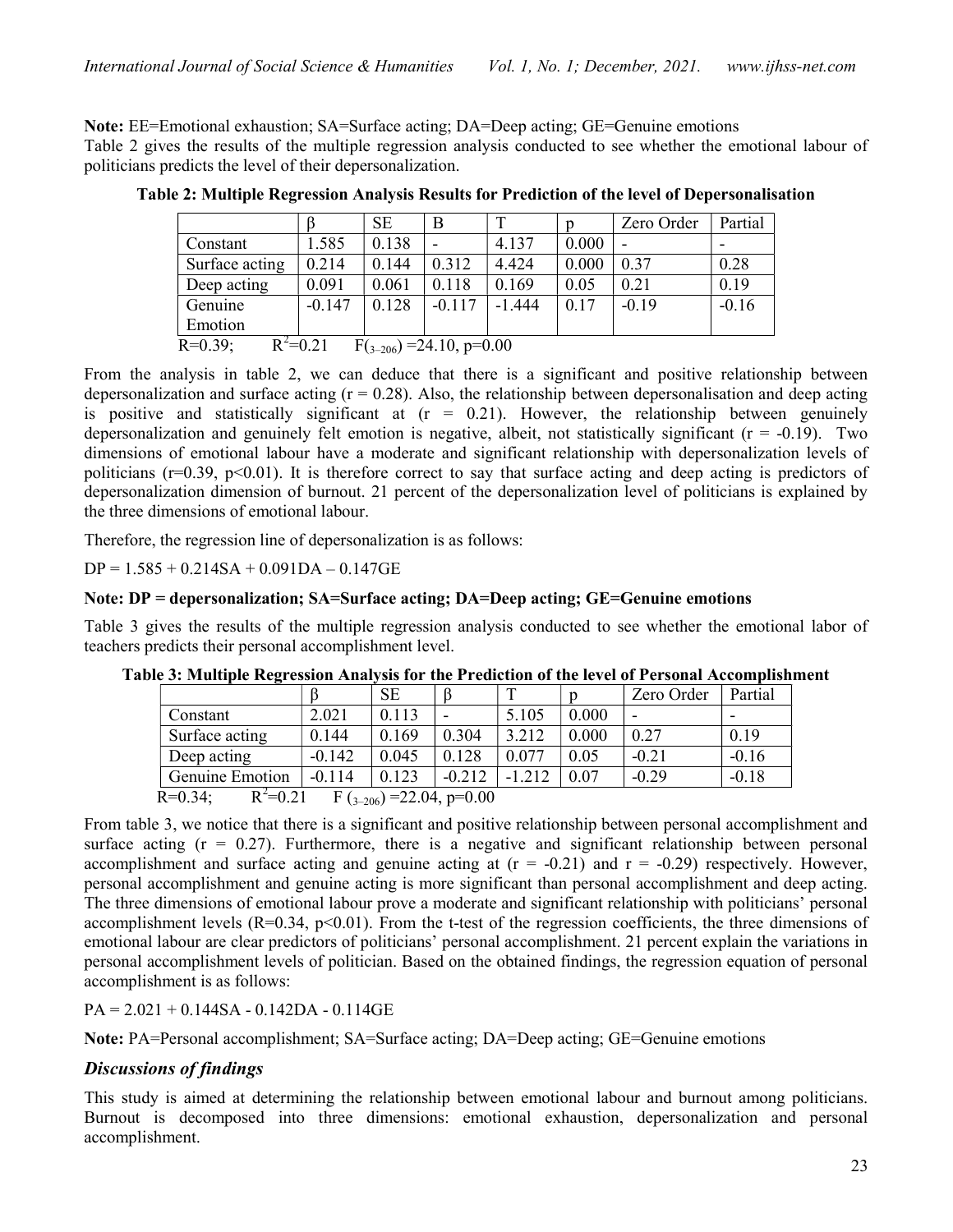From the data analysis, we discovered that politicians exhibit a high degree of surface acting. They do this for a variety of reasons. The most important of which is to ensure that they win the hearts of the electorate, thereby making the electorate to vote for them, their candidate or their political party. Only a negligible percentage of them engage in deep acting and genuine emotions. This discovering is not in consonance with most other studies based on other professions like nurses, teachers and the police (Begenirbas, & Meydan, 2012; Brotheridge, & Grandey, 2002; Hagenauer, Hascher, & Volet, 2015). Politicians care only for their own self without caring for the masses. When it is time for election, they canvas for votes from the electorate by pretending to have their interest at heart, but immediately after the election, they do not attempt to fulfill even those promises they made before the election.

In terms of burnout, politicians' level of emotional exhaustion and depersonalization is very high. However, the level of personal accomplishment is moderate. This finding overlaps with other research studies in the literature. This result supports Yilmaz (2014) study on teachers and teachers' burnout level in terms of emotional exhaustion, depersonalization and lack of personal accomplishment.

The third objective of this study is to determine whether emotional labour predicts politicians' level of burnout. Multiple regression analysis was utilized for this purpose. The result shows that the three dimensions of emotional labour are good predictors of the three dimensions of burnout. There is a significant and positive relationship between the emotional exhaustion and surface acting dimension of emotional labour, and a significant negative relationship with genuine felt emotions. There is also a positive and moderate relationship between depersonalization and surface acting, yet a negative and low relationship between genuine emotion and burnout of politicians. There is a significant and positive relationship between depersonalization and surface acting. Also, the relationship between depersonalisation and deep acting is positive and statistically significant. However, the relationship between depersonalization and genuinely felt emotion is negative, albeit, not statistically significant. Furthermore, there is a negative and significant relationship between personal accomplishment and surface acting and genuine acting.

## Conclusion

This study revealed that surface acting, which is to pretend to be feeling a certain emotion through words and body language, even if not felt at that moment, leads to emotional exhaustion and research have shown that is detrimental to both the individual and the organization that the individual represents. So many studies have indicated the negative effect of surface acting, which apart from emotional exhaustion can also lead to depersonalization as well as lack of personal accomplishment. This study view emotional labour as roles that should be played by politicians as part of their job, since they are doing it for a wage consideration. It is very important for politicians to show genuine emotions by acting what they feel rather than being deceptive just for the purpose of winning elections. This study is limited to the extent to which the scope covers. Further studies are needed to expand the scope beyond four local government areas in the state. When it is done, it will make generalization more worthwhile.

## References

- Ashforth, B. E., & Humprey, R. H. (1993). Emotional labour in service roles: The influence of identity. Academy and Management Journal, 18, 88-115.
- Basim, H. N., Begenirbas, M., & Yalcin, R. (2013). Effects of teacher personalities on emotional exhaustion: Mediating role of emotional labour. Educational Sciences: Theory & Practice, 13(3), 1488-1496.
- Basim, N., & Begenirbas, M. (2012). Emotional labour in work life: A study of scale adaptation Uyarlama calısması Yönetim ve Ekonomi, 19(1), 77-90.
- Benmerikhi, M. (2014). Characteristics of the politicians
- Retrieved from https://www.researchgate.net/post/What\_are\_the\_characteristics\_of\_politicians
- Beilock, S.L., Gunderson, E.A., Ramirez, G., & Levine, S.C. (2010). Female teachers' math anxiety affects girls' math achievement. PNAS, 107 (5), 1860-1863
- Bhowmick, S., & Mulla, Z. (2016), Emotional labour of policing: Does authenticity play a role? International Journal of Police Service and Management, 18(1), 47-60.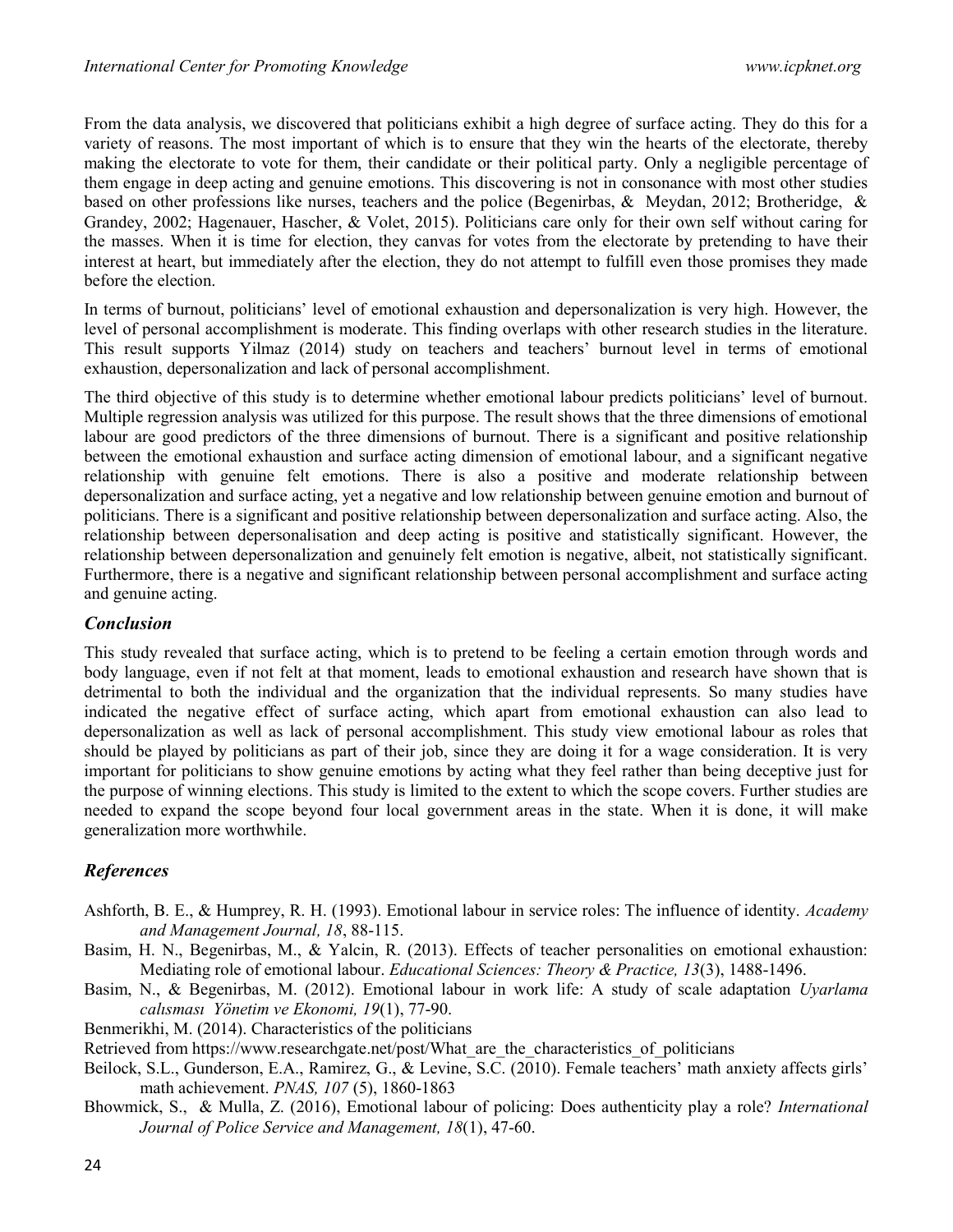- Brackett, M.A., Palomera, R., Mojsa-Kaja, J., Reyes, M.R., & Salovey, P. (2010).Emotion-regulation ability, burnout, and job satisfaction among British secondary-school teachers. Psychology in the Schools, 47(4), 406–417.
- Brotheridge, C. M., & Grandey, A. A. (2002). Emotional labour and burnout: Comparing two perspectives of people work. Journal of Vocational Behaviour, 60, 17-39.
- Brotheridge, C.M, Lee, R.T. (2002). Testing a conservation of resources model of the dynamics of emotional labour. J Occup Health Psychol., 7, 57-67.
- Brotheridge, C. M., & Grandey, A. A. (2002). Emotional labour and burnout: Comparing two perspectives of people work. Journal of Vocational Behaviour, 60(1), 17–39.
- Callahan, J.L. & McCollum, E.E. (2002). Conceptualizations of emotion research in organizational contexts. Advances in Developing Human Resources, 4(1), 4-21.
- Charteris-Black, J. (2005). Politicians and rhetoric: The persuasive power of metaphor. New York: Palgrave-MacMillan.
- Chen, Z., Sun, H., Lam, W., Hu, Q., Huo, Y., & Zhong, J. A. (2012). Chinese hotel employees in the smiling masks: Roles of job satisfaction, burnout, and supervisory support in relationships between emotional labor and performance. The International Journal of Human Resource Management, 23(4), 826–845.
- Choi, Y. G., & Kim, K. S. (2014). Emotional labour and burnout in South Korea. The SIJ Transactions on Industrial, Financial & Business Management, 2(3), 82–86.
- Chu, K. H.-L., & Murrmann, S. K. (2006). Development and validation of the hospitality emotional labour scale. Tourism Management, 27(6), 1181-1191.
- Degirmenci-Oz, S. & Baykal, U. (2018). Nurses' emotional labour behaviour and factors affecting it. Florence Nightingale Journal of Nursing, 26 (1), 1– 10 .
- Diefendorff, J. M., Croyle, M. H., & Gosserand, R. H. (2005). The dimensionality and antecedents of emotional labour strategies. Journal of Vocational Behaviour, 66, 339-357.
- Erickson, R. J., & Ritter, C. (2001). Emotional labour, burnout, and inauthenticity: Does gender matter? Social Psychology Quarterly, 64(2), 146–163.
- Gray, B. & Smith, P. (2009). Emotional labour and the clinical settings of nursing care: the perspectives of nurses in East London. Nurse Education in Practice, 9(4): 253-61.
- Halbesleben, J.R.B., & Buckley, M.R. (2004). Burnout in organizational life. Journal of Management, 30, 859-879.
- Hochschild, A. R. (1983). The managed heart. Berkeley: University of California Press
- Hochschild, A. R. (1983; 2003a). The managed heart: Commercialization of human feeling, Berkeley/ Los Angeles/London: University of California Press.
- Humphrey, R.H., Ashforth, B., & Diefendorff, J.M. (2015). The bright side of emotional labour. *Journal of* Organizational Behaviour, 36(6), 749-769.
- Jeung, D., Kim, C., & Chang, S. (2018). Emotional labour and burnout: A review of the literature. *Yonsei Med J.*, 59(2), 187-193.
- Karakaş, A. (2017). Relationship between emotional labour, burnout and turnover intention: A study on hotel business employees. Journal of Business Research-Turk, 9(1), 80–112.
- Kim, H. J. (2008). Hotel service providers' emotional labour: The antecedents and effects on burnout. International Journal of Hospitality Management, 27(2), 151–161.
- Lee, K. E., & Shin, K. H. (2005). Job burnout, engagement and turnover intention of dietitians and chefs at a contract food service management company. Journal of Community Nutrition, 7(2), 100–106.
- Lee, R.T., & Brotheridge, C.M. (2011). Words from the heart speak to the heart. A study of deep acting, faking, and hiding among child care workers, Career Development International, 16(4), 401-420.
- Lee, C., An, M., & Noh, Y. (2015). The effects of emotional display rules on flight attendants' emotional labor strategy, job burnout and performance. Service Business, 9(3), 409–425.
- Lv, Q., Xu, S., & Ji, H. (2012). Emotional labour strategies, emotional exhaustion, and turnover intention: An empirical study of Chinese hotel employees. Journal of Human Resources in Hospitality & Tourism,  $11(2)$ , 87–105.
- Maslach, C., Jackson, S.E., & Leiter, M. (1997). Evaluating stress: Ed in C.P. Zalaquett, and R.J. Wood: A book of resources. New York: The Scarecow Press.